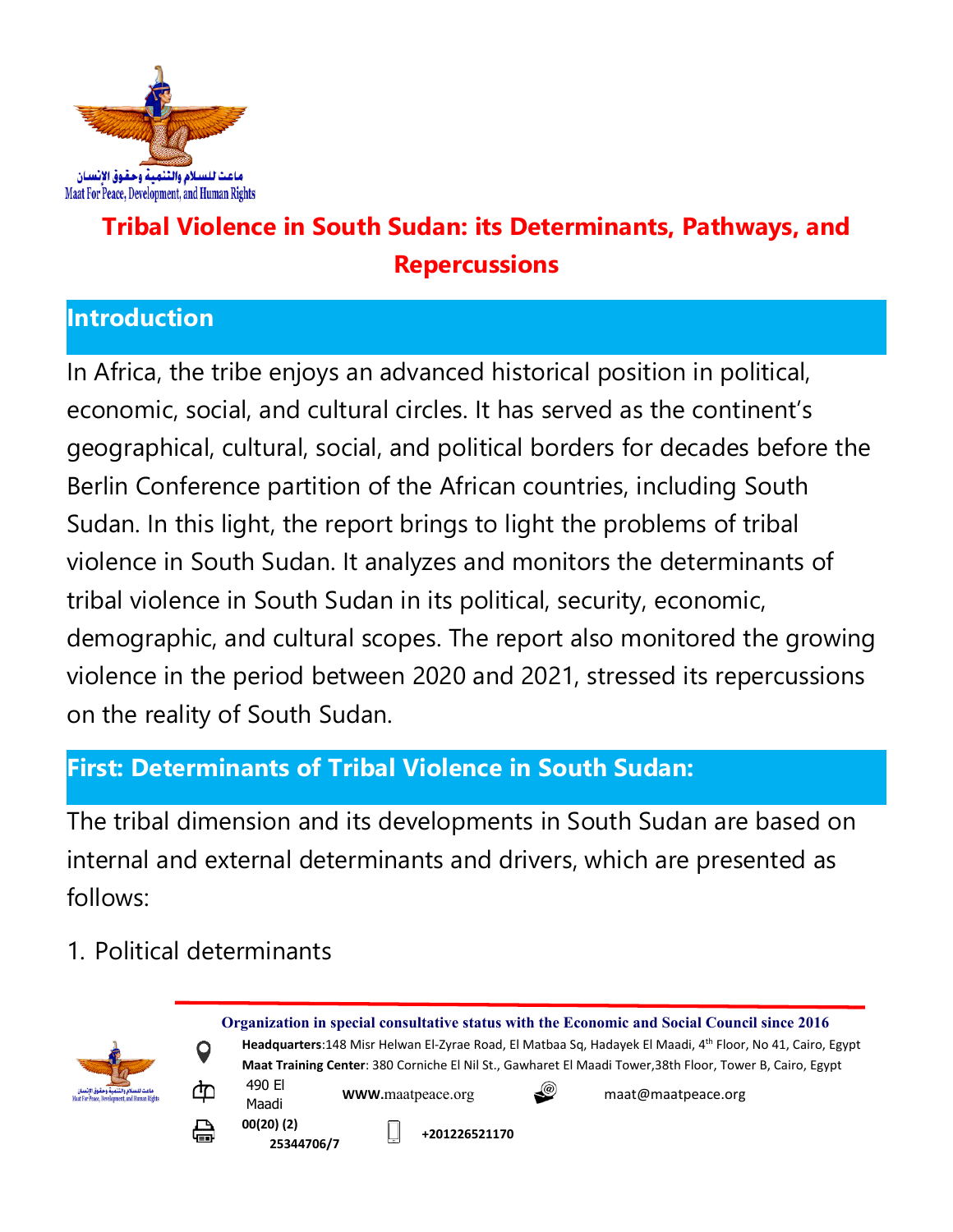

The developments of the tribal dimension and its conflict and violent interactions appeared in South Sudan as an inevitable consequence of the colonial polices and its political, geographical, and seasonal divisions. These conflicts were fueled by the attitudes of competitive tribes and their struggles for power, influence, and wealth, especially in light of the elevation of the "Dinka" tribe, the most powerful tribe distinguished by political, social, and economic growth. These conflicts have also increased due to the faltering and fragility of the imported nation-state building processes, as well as the trends of its politicization and employment by the political, religious, and military elites.

Tensions and clashes have intensified between tribes, especially the "Nuer" tribe, with the aim of achieving dominance and power. Tensions developed into civil wars, similar to the first (1956) and second (1983) civil wars before secession, and the civil war (2013), as an updated version of the power struggles led by President "Salva Kiir" and his "Dinka" tribe and between his deputy "Riek Machar" and his tribe of "Nuer over wealth, livestock, and oil starting from February (2020).

# 2. Security determinants

The traditional and nontraditional security threat in South Sudan includes all levels of political, cultural, economic, and tribal attacks on livestock and crops. It imposes the conflictual and violent nature of tribal interactions as one of the aspects of their protection from the weakness of the legislative, executive, and judicial structures. The fragile state has lost its prestige in face of tribal leaders, and its lack of <sup>a</sup> regular national army has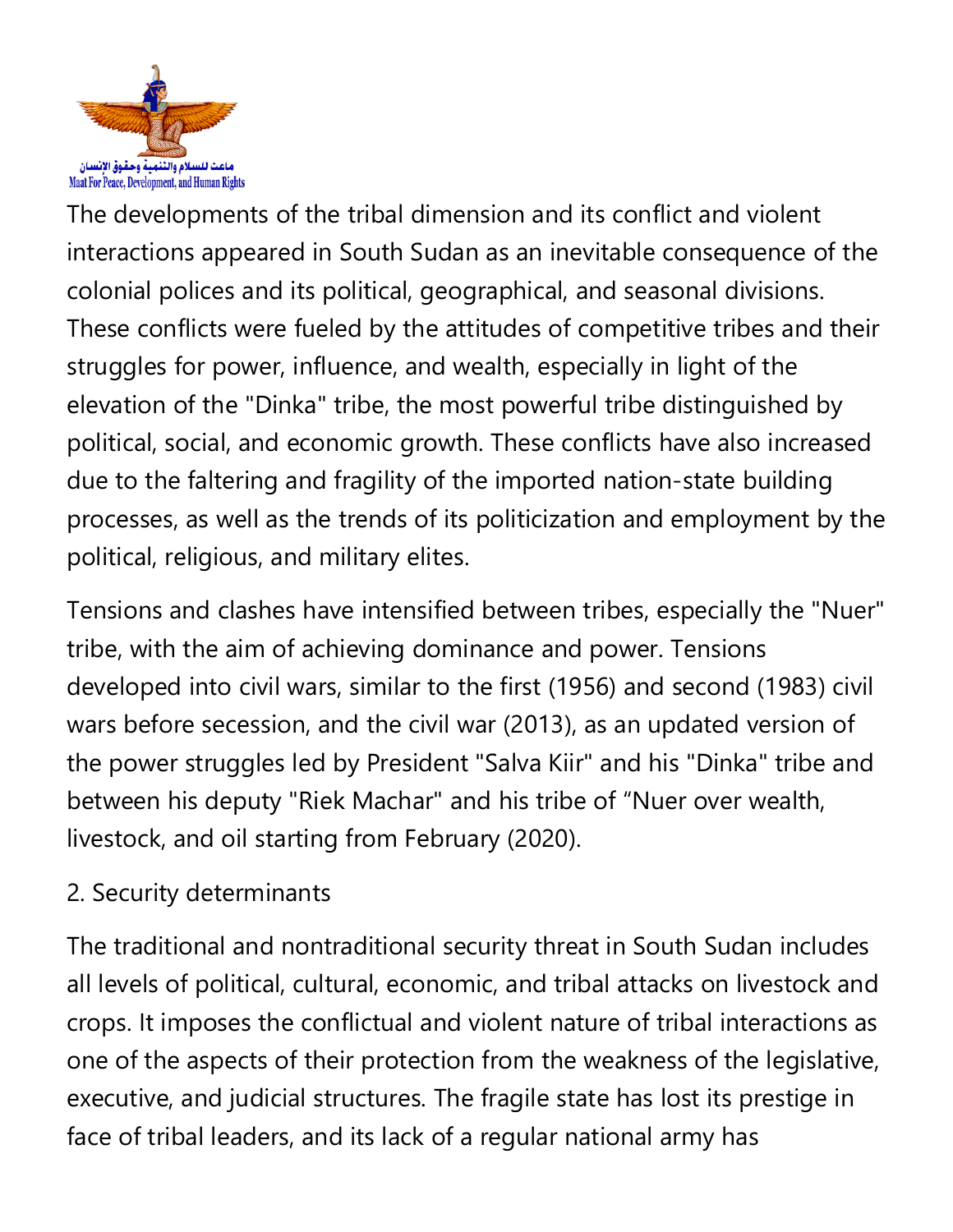

diminished its capacity to impose security and law enforcement.

3. Economic determinants

The scramble for water resources, wealth, oil, and gold is the main feature of the economic reality in South Sudan. The economic reality includes development challenges and the lack of infrastructure for industry, agriculture, trade, mining, services, oil, pastoral and agricultural activities. That stimulates the possibility of violent conflicts and development between tribes, which express the development of tribal violence in the Jonglei region in 2009 and their renewal in February 2020. That happened against the background of the policies of division and organization of local states and the wealth and resources they specify for each state. Among the factors behind the tribal conflict in Jonglei in February 2020 was the process of separating the oil and gold-rich region "Pure" from Jonglei **1** .

4. Demographic determinants

The Berlin Conference in November (1882) introduced Western ideas about the nation-state and its incompatibility with the African reality. That resulted in political, engineering, and astronomical boundaries that Africa inherited many conflicts and problems that affected the mother Sudan or South Sudan. South Sudan includes <sup>a</sup> complex and divergent Athenian demographic with extensions in neighboring countries such as Ethiopia, Kenya, and Uganda. South Sudan includes (59) tribes or (597) groups. It's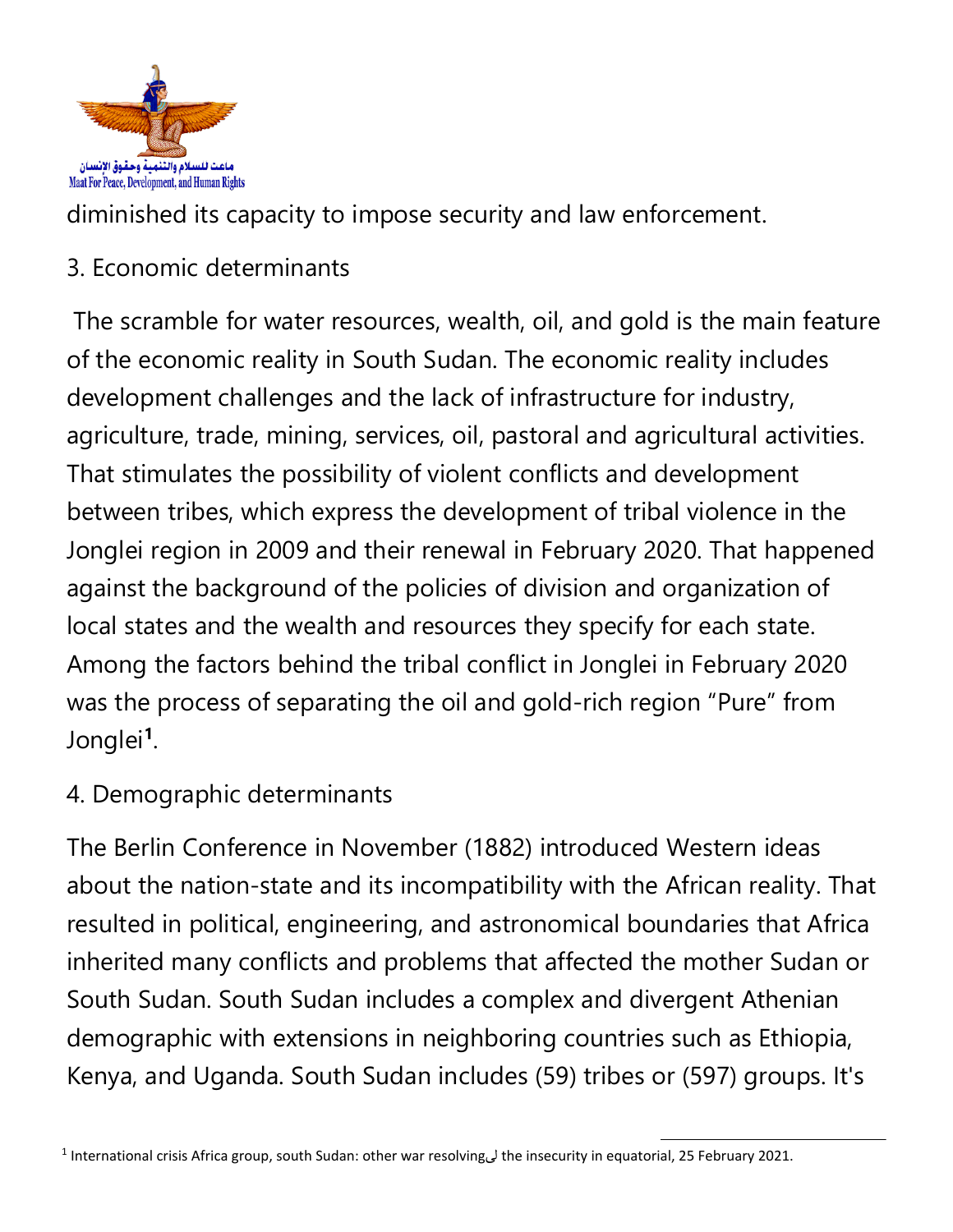

foremost of which are the "Dinka" and Nuer "and" Shilluk "tribes as Nilotic groups, and the" Murle," Denga "and Puli" tribes, as Nile garrison groups, and Zandi tribes. Those Sudanese tribes represented <sup>a</sup> time bomb that exploded when faced with successive governments. Also, made South Sudan go through tribal crises and conflicts with its north at times and between them at other times considering the erroneous policies towards them and their failure to absorb, contain and manage them.

# 5. Cultural determinants

Cultural determinants are present in the tribal conflicts in South Sudan by the state's demographic composition, its multiplicity: cultural, ideological, and linguistic, the state's political and social developments, and its inheritance from tribal conflicts. Where the state has formed <sup>a</sup> set of cultural principles that courage, pride, and social pride are associated with the number of stolen cattle, and that they are considered dowry for brides. In addition to the prevailing belief about the curse of infertility in the "Murle" tribe, and the low fertility rates resulting from the spread of syphilis in the 1950s, which drives them to steal and kidnap children to preserve their offspring and race, and constitute <sup>a</sup> catalyst for the raids of vengeful tribes.

# **Second: The trajectories of the evolution of tribal violence in South Sudan**

Maat monitors the political, social, and security developments in South Sudan and the interactions between conflicts between tribes, starting from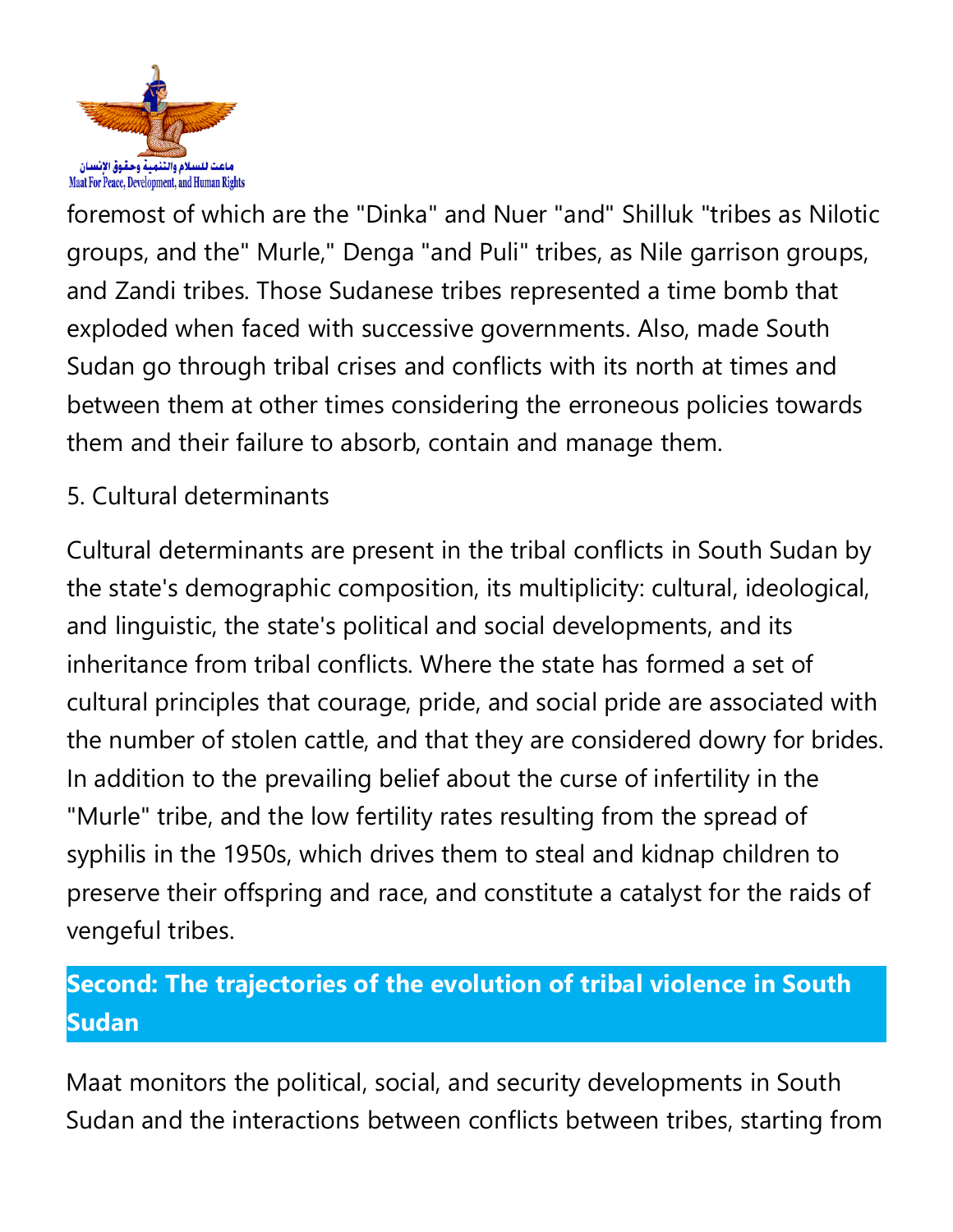

the civil wars before independence to their developments. It also monitors its extensions in February (2020) in all its provinces, especially (Jonglei, Al-Wahda, Sharab, Upper Nile, and Al-Tiger). That happened against the background of limited attacks by the "Murle" tribe on the districts of the "Dinka" and "Nuer" tribes, followed by multiple attacks by "Dinka" and "Nuer" (Lekwangel, Maynopol, Gorumaki, Meroe Hills, and Lou Nuer). The attacks resulted in the occupation of (51) villages and settlements of the "Morley" tribe, and their partial and complete destruction during the period (February, March).

Then, the country entered tribal clashes again. As the clashes escalated against the backdrop of the reprisals of the "Moral" tribe on the morning of (16) May (2016) in the area of "Berry." To hit (28) scattered villages inhabited by the "Lou Nuer" tribe, and inflict heavy moral and material losses. violent and intermittent clashes occurred until (20) May 2020. In the background of those clashes, President "Salva Kiir" issued an order to establish <sup>a</sup> high-level committee led by his deputy, Wani Mega "It is composed of 13 members; To address the root causes of violence<sup>2</sup>.

In June 2020, the Dinka militia from (Duk and Twic East) and the militia of Gawaar Nuer from (Fangak, Ayod and Piegi) mobilized and converged in the "Anyidi" region. A large number of Dinka Bor armed elements joined this attack as well. The Dinka militia and the vicinity of the Lou Nuer headed towards (Arkas, Jomaro, and Manyapol) and forced the "Murle" militia to retreat towards "Pibor" on (11) June (2020), then retreated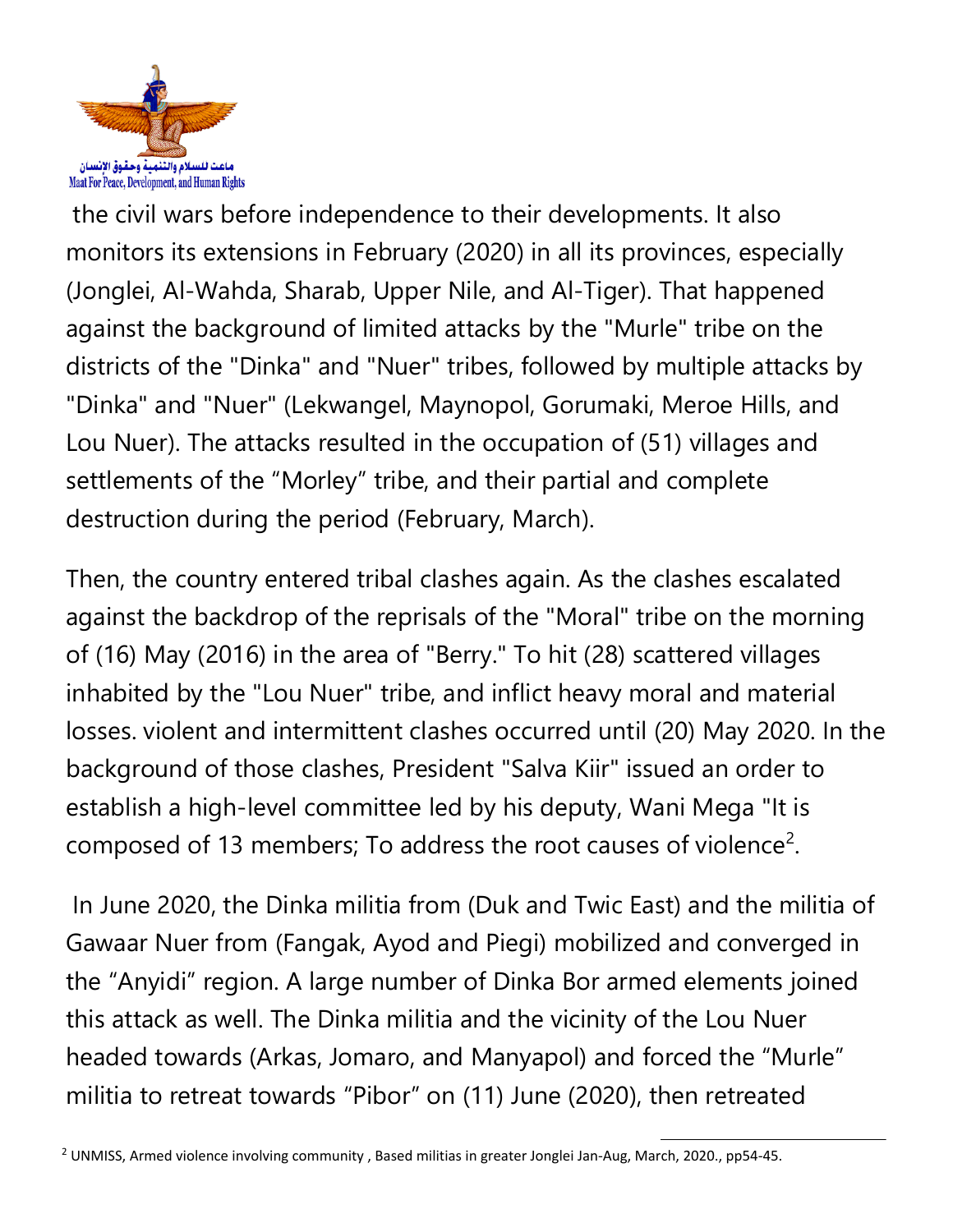

towards (Verthet and Nnam), along with Lou Nuer" tribe'<sup>s</sup> attacks on (Nanaam, Likuangole) <sup>3</sup>, where women and children were kidnapped and cattle and property was raided.

And that, before it stops in early August 2020, in response to political pressure from the government, international organizations, torrential rains, and floods. To begin the process of de-escalation, with the "high-level board" holding the "Peace Jonglei-Pibor" conference in Juba under the auspices of the "Wani Igga Committee" on January 25–26, 2021. The conference issued decisions and recommendations regarding the abduction of women and children, revenge, deliberate and arbitrary killing and looting of livestock Justice, accountability, and law enforcement. It reappeared in February 2021 in "Maban, Warwab, Tunk, Jonglei, Akobo) in February 2021 considering attempts by political, military, and religious figures to invest it politically<sup>4</sup>.

### **Third, implications of tribal violence in South Sudan:**

The repercussions of tribal violence in South Sudan can be monitored in its developments since the beginning of its renewal in February 2020. and from its extensions to April 2021, as follows:

1. Repercussions of political violence:

The reality of the tribe and its conflictual interactions in South Sudan contributed to fueling trends of stampede and competition over wealth,

<sup>&</sup>lt;sup>3</sup> Sudan south Sudan regional, report, Jan-June, 2020.

<sup>4</sup> United nations, South Sudan, transition from conflict to recovery inching forward un envoy, 3 March 2021, <https://bit.ly/3ca8dal>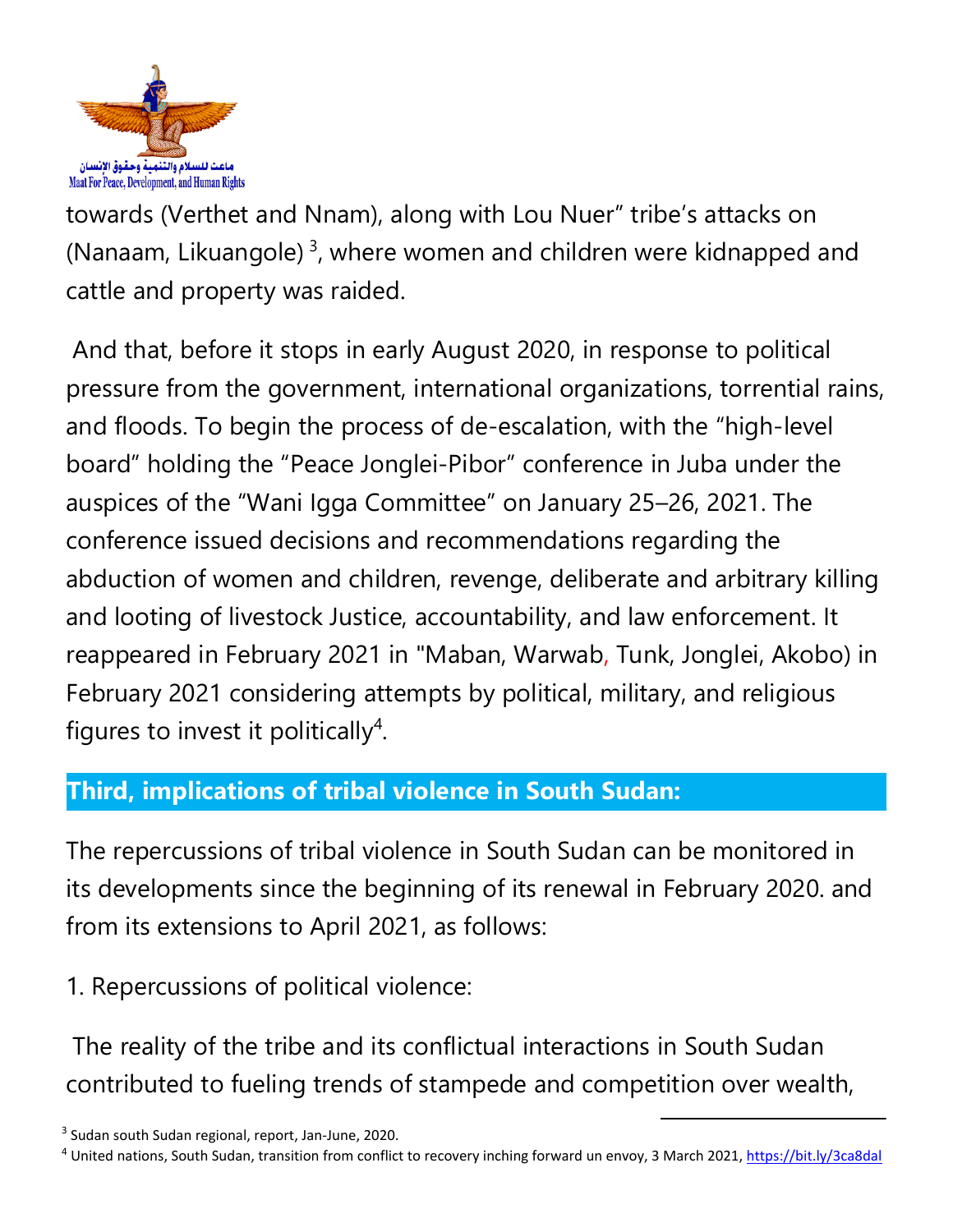

power, influence, livestock, and social empowerment. In addition, it led to its violent developments historically until the conflicts in 2020; to undermine political stability in South Sudan and impede its national integration trends. That happened because of its improper management. The tribe'<sup>s</sup> reality also prevented political participation and rivalries, and peaceful transfer of power in their national and local contexts .As the presidency extended to Salva Kiir more than once, the point of skepticism about holding potential elections in 2022, and sharing it between the presidency and opposition in all its forms: legislative, executive, and judicial. So that political participation deviates from the paths of democratic transformation and good governance and impedes peace paths and the implementation of its benefits. Where the ability prevented the implementation of the cease-fire decision, and the integration of military militias into <sup>a</sup> unified national army. It also prevented the activation of the state'<sup>s</sup> role in performing its functions, and the return of its prestige to all regions vis-à-vis the tribe. In addition, it impeded the acceleration of the transitional phase paths and infrastructure and oil rehabilitation operations.

Tribal interactions undermine the environment conducive to political and social stability. It also hinders political participation in choosing and managing the country's affairs, as stated in Article (12) of the African Charter on Human and Peoples' Rights.

1. The economic repercussions of violence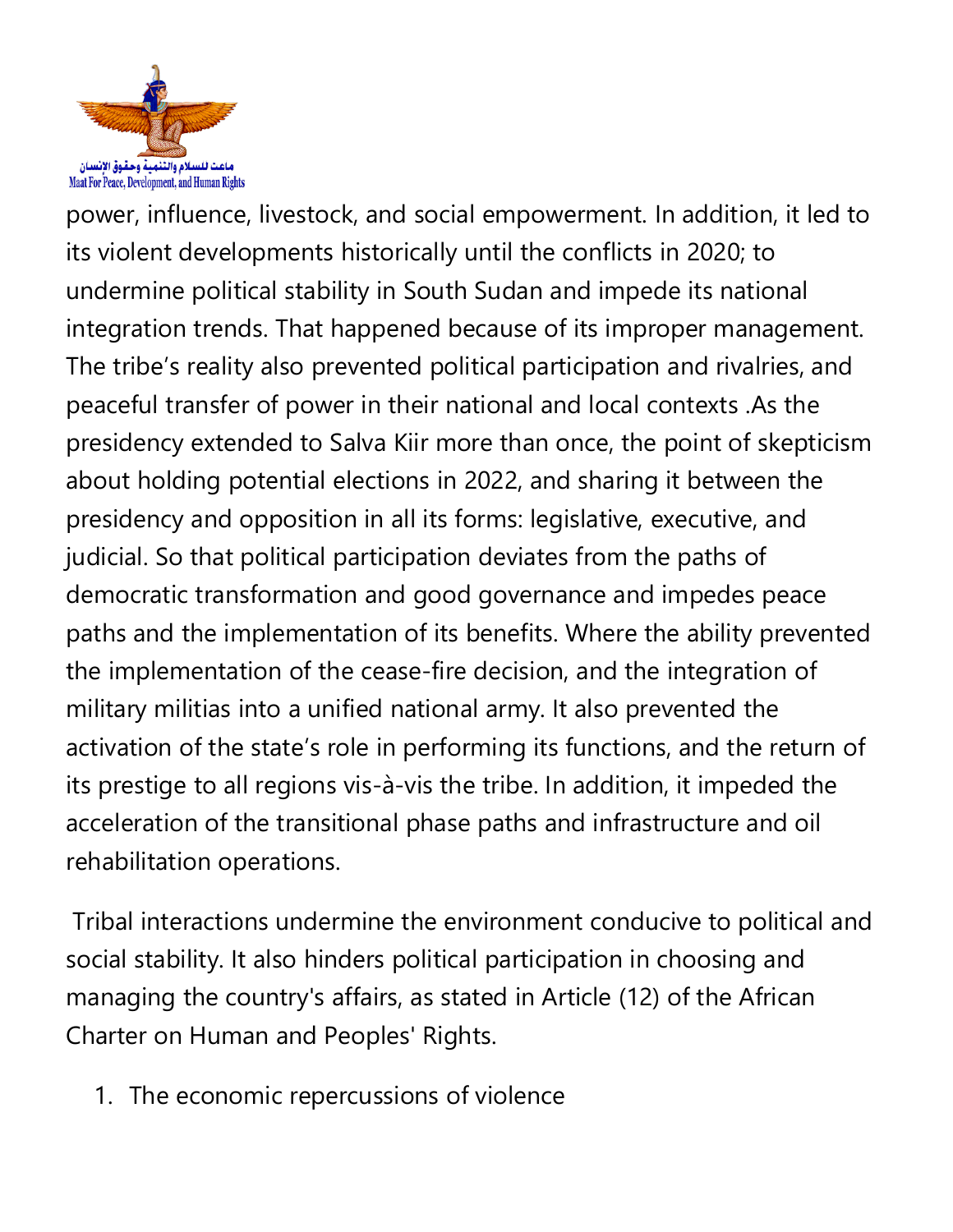

In South Sudan, developments in tribal violence contributed to pushing the economic reality into further collapse and abyss in <sup>a</sup> way that threatens human rights in economic development by Article (16, 22) of the African Charter on Human and Peoples' Rights. Where developments in tribal violence have combined with climate changes, especially droughts, floods, and the "Covid 19" pandemic, during their waves in 2020; to affect the economy in all: it's industrial, commercial, oil, mining, agricultural, pastoral and animal sectors. As <sup>a</sup> continuation of developments, annoyed the severity of the economic crisis, the decline of development indicators, and the reduction of oil production and revenues. It also decreased the value of the national currency by (500%) against the US dollar, and dwindling of foreign exchange reserves.

In addition to threatening the pastoral and agricultural economy by hindering the farming process, pastoral movements, destroying and stealing crops and markets, similar to the situation in the " Likuangole " district.

In addition to the theft of livestock, which was estimated at (86,000) at <sup>a</sup> value of (30) million US dollars, and the resulting loss of many sources of income, the increase in extreme poverty, and the deterioration of purchasing and service power.

Humanitarian needs increased by 8.3 million people in 2021, an increase of 800,000 compared to 2020. The value of foodstuffs increased by (30%), and the import of 90% of consumer goods. 66% of the population of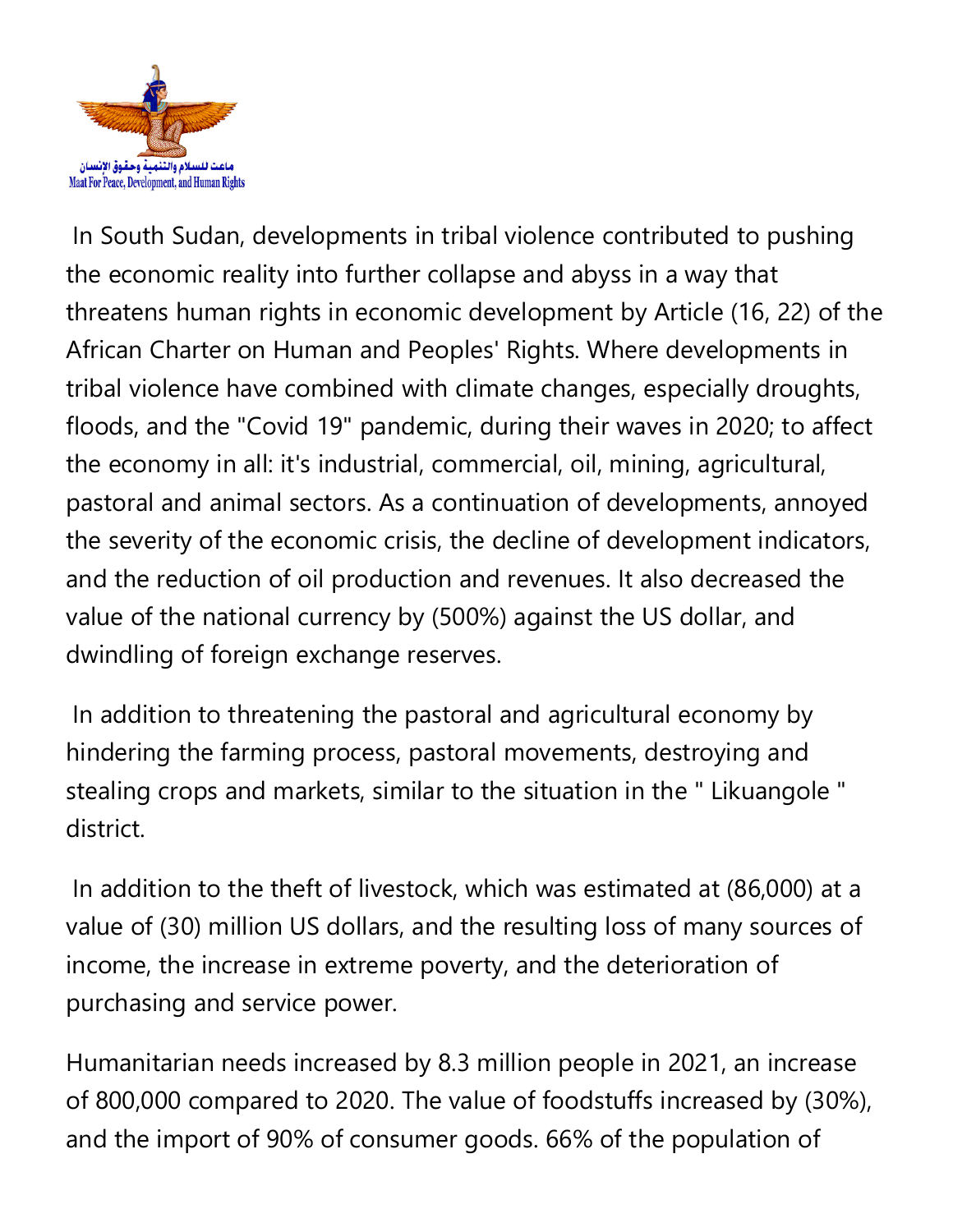

South Sudan lived on less than \$ <sup>2</sup> <sup>a</sup> day. That makes the incomes of the South Sudan among the fragile and failed states, according to international reports and development indicators.

2. Social repercussions of violence:

The developments of tribal violence in South Sudan over its historical decades have resulted in severe repercussions that have undermined his human reality, his social system, and his health, education, and security structure. And it damaged his social peace and stability, especially in the absence of justice, accountability, and real confrontation by the official authority.

In terms of developments in tribal violence in the context of (2020), tribal clashes have caused human rights violations under human rights charters in their international and African contexts. In particular, his rights to life, survival, security, physical, sexual and health integrity, and decent living standards.

3. Reflections on the right to life and safety

South Sudan witnessed indiscriminate and deliberate mass killings of all small, light, primitive and white weapons. That is <sup>a</sup> blatant violation of international human rights law and the African Charter, especially the rights to health, life, and security, articles 23, 15, and 14. It resulted in the killing of (2,400) civilians, including (9) humanitarian aid workers, the killing of (593) armed men during the period (February and August), and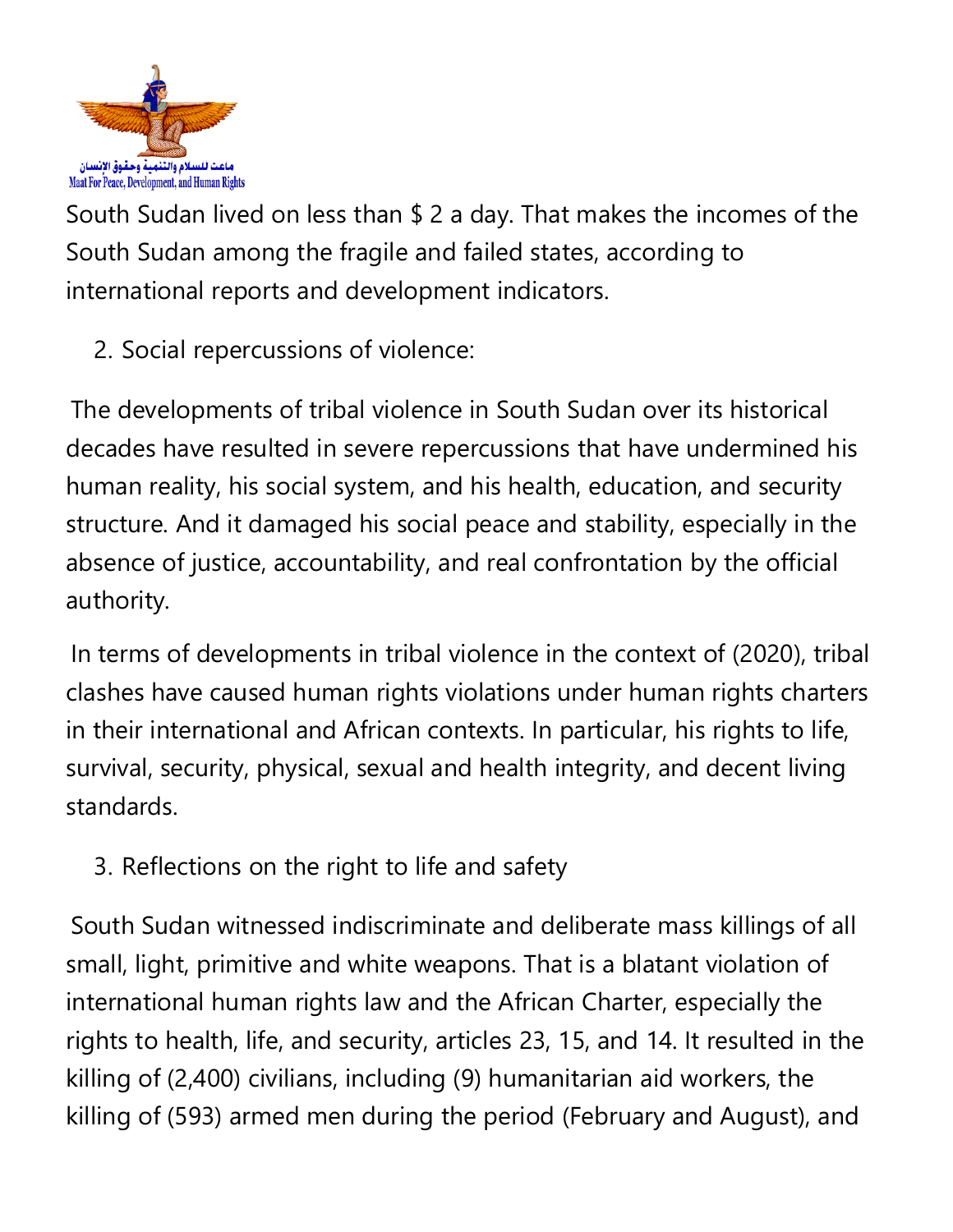

the abductions of (686) civilians, which included among them (children, pregnan<sup>t</sup> breastfeeding women, and girls). And that was (93%) by the "Dinka" and Nuer tribes, compared to (7%) in favor of the "Murle" tribe. There were also (39) women from the "Murle" tribe and (6) thousand cases of violence, sexual and physical slavery, and marriage. Enforced during the period (February, August)<sup>5</sup>.

4. Reflections of violence on the right to shelter and livelihood

Conflict and violent tribal interactions led to forced displacement and displacement, by their reliance on scorched earth strategies. Also, the destruction and burning of villages, homes, humanitarian facilities, and shops led to the displacement and displacement of approximately (89,000) "Murle" and (79,000) "Dinka" and "Nuer" tribes between (February and August). (255,000) civilians during the year (2020), bringing the number of internally displaced people in South Sudan to about (1.5) million as <sup>a</sup> result of violence, floods, and conflicts, according to the joint report between the United Nations Mission and the United Nations High Commissioner for Human Rights.  $^6$ .

5. Reflections of food violence

The developments in tribal violence plunged South Sudan into the highest levels of food insecurity and severity. South Sudan is located next to Yemen, northern Nigeria, and Burkina Faso in the forefront of countries

UNMISS, Armed violence involving community-based militias in greater Jonglei, pp 56-63.

6 UNMISS, Armed violence involving community-based militias in greater Jonglei, pp 56-69.

<sup>5</sup> according to <sup>a</sup> report by the United Nations Reproductive Health Fund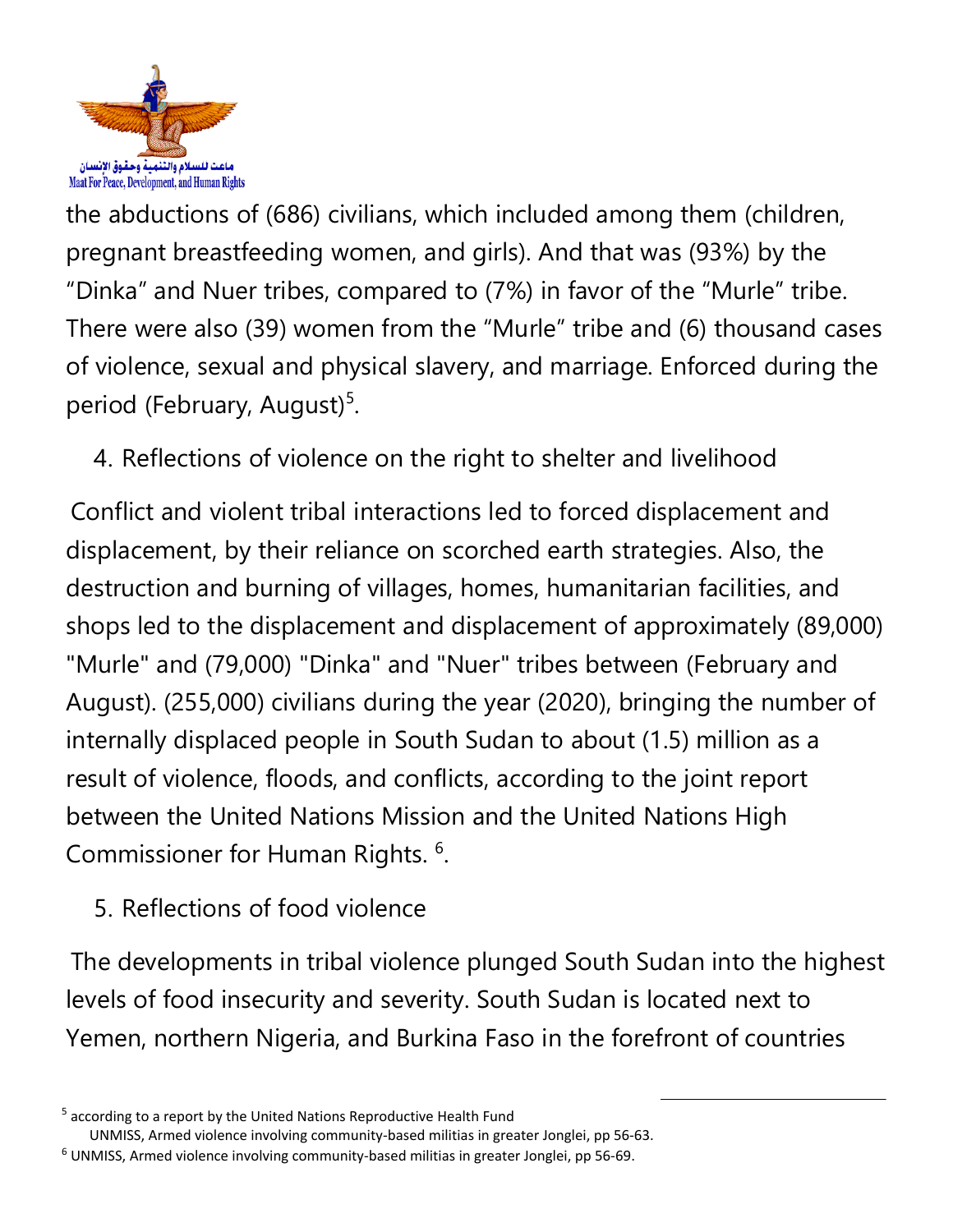

most vulnerable to drought, food insecurity, and increasing humanitarian needs. Where (60%) of the population of South Sudan suffers from chronic and acute food insecurity at <sup>a</sup> rate of 5.8 million acute and is expected to increase to (7.2) million during periods of drought, the third level (acute food shortage and malnutrition). Humanitarian needs, especially food, increase by 8.3 million people in (2021), an increase of about (800,000) compared to (2020). Food insecurity is intensifying in the sites of clashes and fighting in (6) provinces that fall within the catastrophic fifth stage of the classification levels, with (105,000) people, led by Jonglei State and the Tiger by (30) thousand people, Europe, Northern Bahr el Ghazal, Unity State, and Lakes<sup>7</sup>.

In addition to the cases of death and starvation in the upper Nile regions of Jonglei, Bahr El Ghazal, and Al-Bor. In Lacogol village, "13 children died between (February and November). The local governmen<sup>t</sup> also announced (17) starvation deaths during the period from (September, December), and the theft of food and humanitarian aid amounted to (430) tons sufficient to feed (72,000). In Pibor Jonglei during the year (2020).

6. Reflections on the right to education and health

The developments in tribal violence have led to displacement, forced displacement, and the destruction of villages and regions, including schools and educational facilities. That is in addition to the poverty and deterioration of the economy in South Sudan. The Corona pandemic has caused more than (2.2) million children to drop out of school (75) and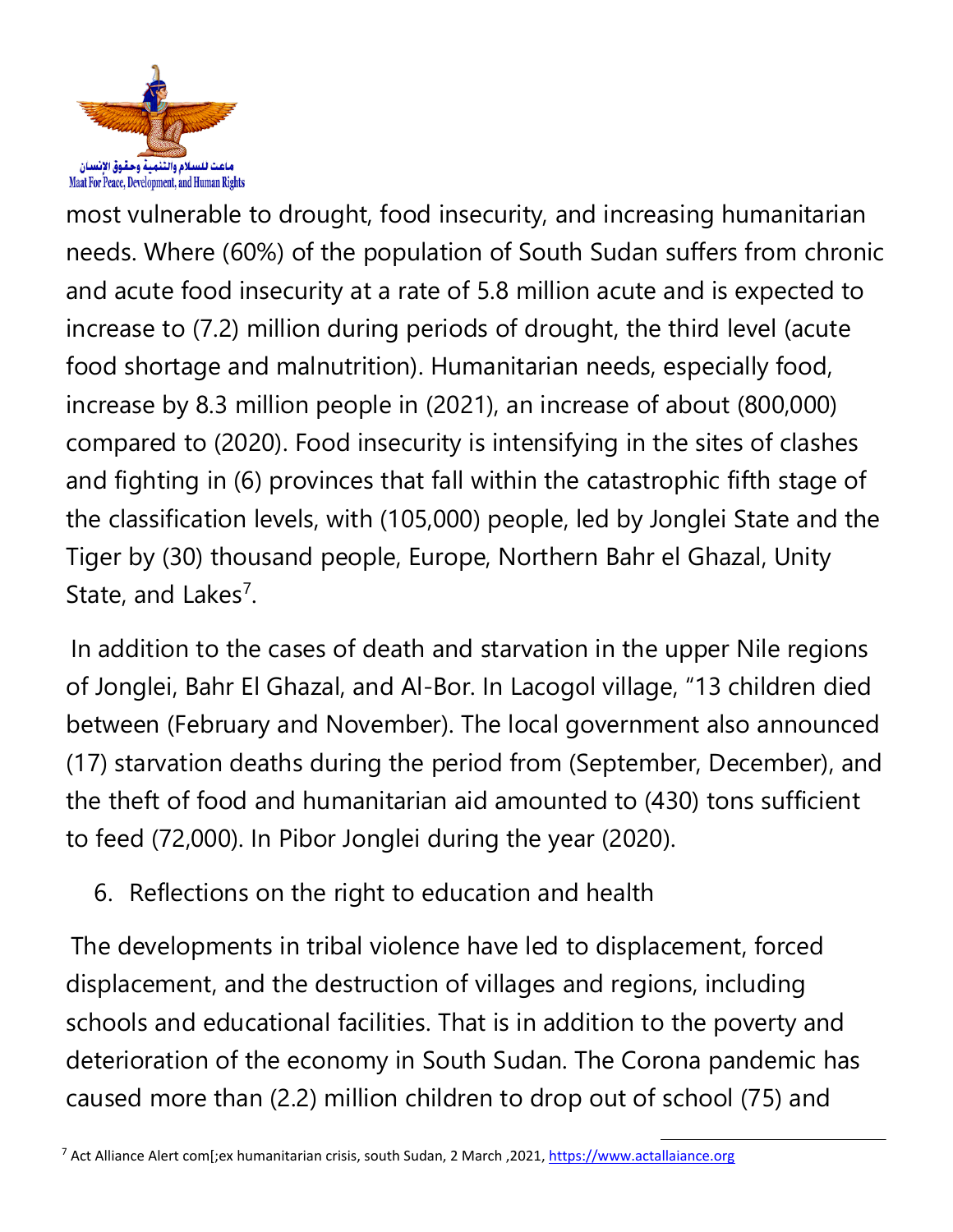

deprived them of their enjoyment of the right to education in its various stages by international human rights conventions in general and children's rights in particular. In addition to the high rates of illiteracy among South women<sup>8</sup> .

Regarding the right to health, the same thing is repeated, as tribal violence trends lead to displacement, displacement, and displacement of civilians in remote areas, where access is impeded, the provision of humanitarian aid, and the provision of necessary medical, health and treatment materials. This increased in severity in light of the outbreak of the Corona pandemic in South Sudan and its spread without an effective response by the official authority. To put the South Sudanese human rights in health and physical safety in <sup>a</sup> dilemma and <sup>a</sup> reality rife with diseases and epidemics, especially COVID-19, malaria, tuberculosis, Ebola, and malnutrition. Where nearly (352) women and (1.4) children suffer from malnutrition, an increase of (113,000) children during the year (2021), and (13) children died of starvation in the "Lacon and Jalal village" in Upper Nile during the period from (February, November) for 2020 $^{\rm 9}$ .

7. Reflections on child recruitment

South Sudan, as its historical habit, and under its tribal and political conflicts, is <sup>a</sup> strong model in the field of violations of children's rights and dignity and the dispossession of their childhood. This occurs through the recruitment of children in conflicts and armed conflicts to increase the size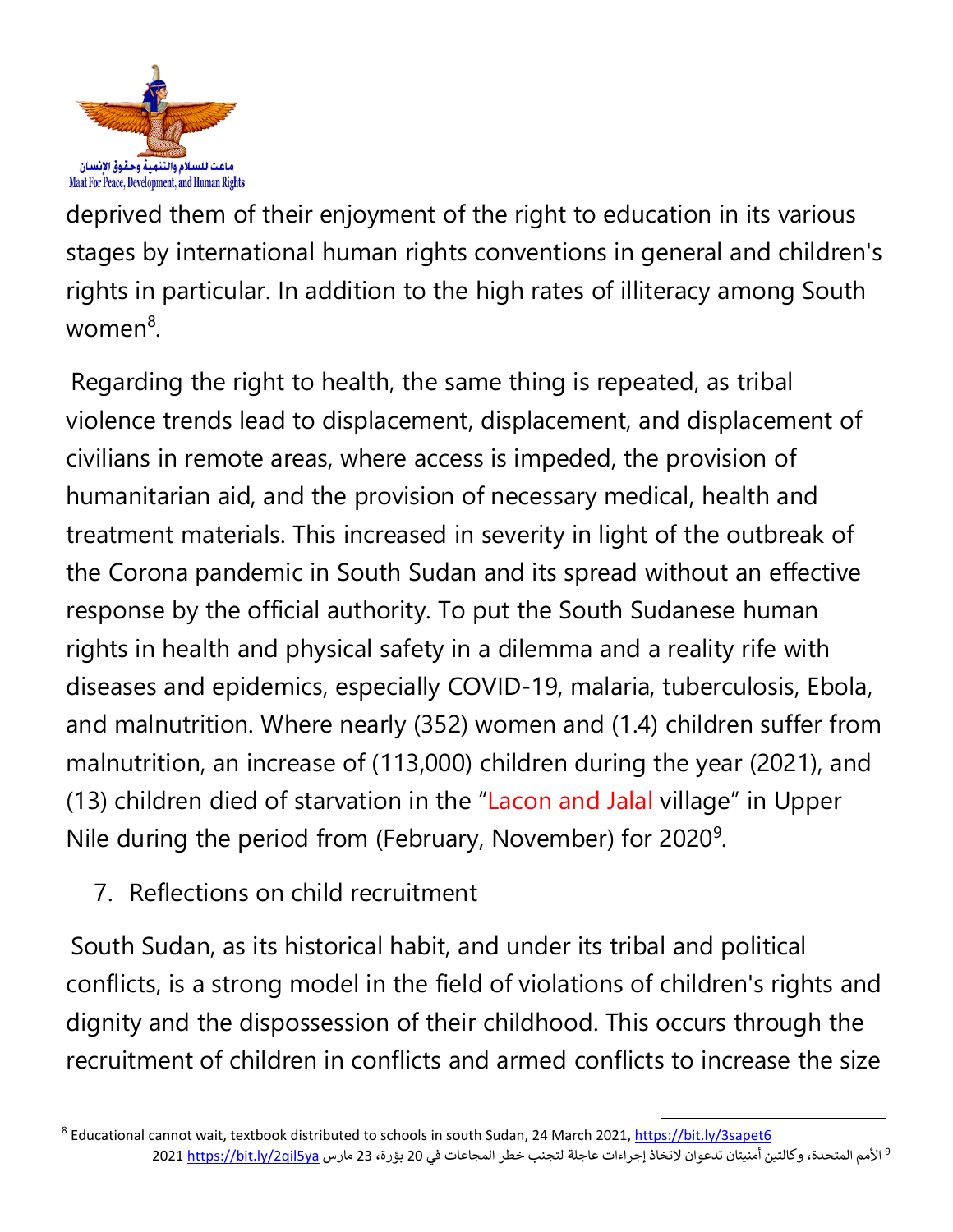

and number of their forces. Then they deprive children of the rights to education, health, and decent and stable living, and turn them into recruits in battles and conflicts.

As the civil war conflicts between (2015-2013) included the recruitment of (16,000) children, including fighters, porters, and cooks. (19,000) children were recruited by armed groups and the governmen<sup>t</sup> in South Sudan as of 2019, according to UNICEF. During the tribal violence in 2020, children were recruited in the conflict areas of Jonglei, Pibor, and Upper Nile, especially within the "Murle" militia. These militias divide their forces according to age groups so that each group has <sup>a</sup> recognized clan and <sup>a</sup> leader. To Chloroquine (15,20) years, Lango (30,21) years, and nationally (31,140) years, two-thirds (50,41) years, officials (51,-) years, and others. This can be embodied in the statement of "Yasmine Sokka" - Chairman of the United Nations Human Rights Committee in South Sudan, "All children have guns in the Pibor area<sup>10</sup>

#### **Fourth, recommendations:**

The report presents <sup>a</sup> set of After extrapolating the report to the determinants of tribal violence in South Sudan, and monitoring its paths and repercussions. It can be displayed as follows:

1. The governmen<sup>t</sup> should coordinate effective measures and steps to limit the development of tribal violence and stop tribal clashes. Aid